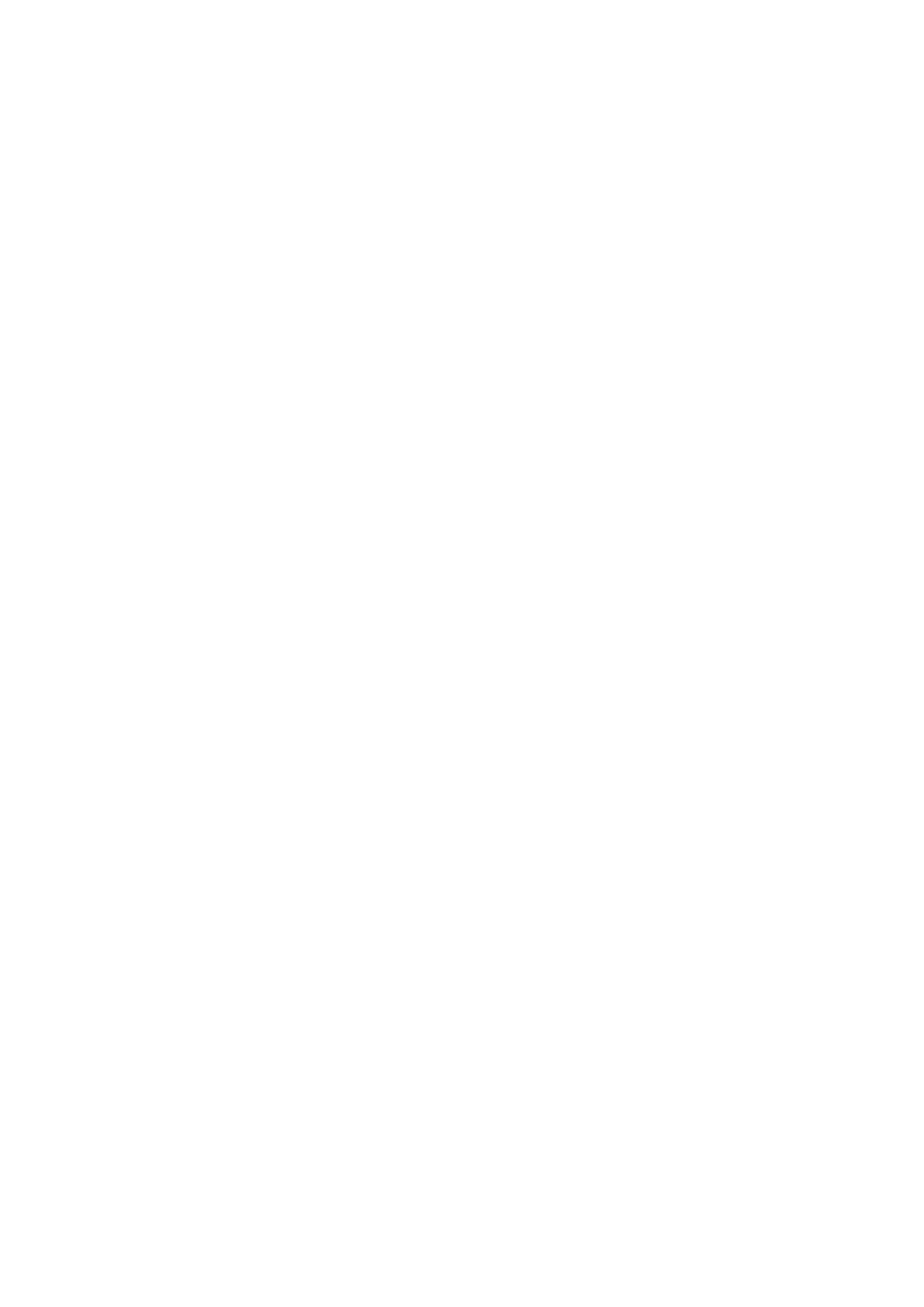## Western Australia

# **Perry Lakes Redevelopment Regulations 2006**

# **Contents**

| 1. | Citation                                                        |   |
|----|-----------------------------------------------------------------|---|
| 2. | Extension of the AK redevelopment area                          |   |
| 3. | Form of application (Act s. $32(1)$ )                           |   |
| 4. | Documents with applications, requirements for                   |   |
| 5. | Fee for application (Act s. $32(1)$ )                           | 3 |
|    | <b>Schedule 1 — Depiction of Deposited</b><br><b>Plan 52693</b> |   |
|    | <b>Schedule 2 — Forms</b>                                       |   |
| 1. | Application for development approval (r. 3)                     |   |
|    | <b>Notes</b>                                                    |   |
|    | Compilation table                                               |   |

As at 01 Jul 2011 Version 00-d0-07 page i Published on www.legislation.wa.gov.au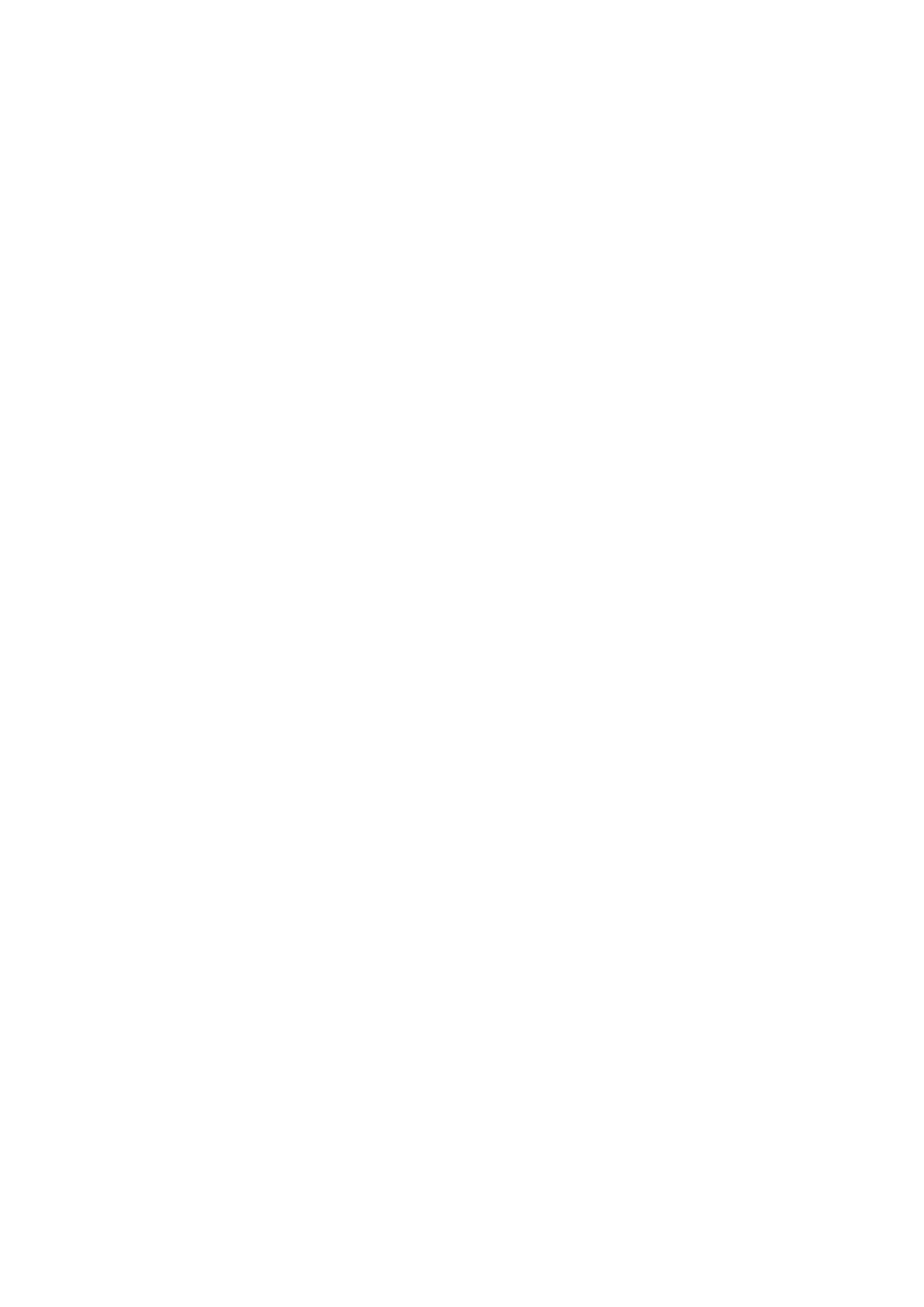#### Western Australia

Perry Lakes Redevelopment Act 2005

# **Perry Lakes Redevelopment Regulations 2006**

### **1. Citation**

These regulations are the *Perry Lakes Redevelopment Regulations 2006*.

### **2. Extension of the AK redevelopment area**

- (1) The land shaded grey on Deposited Plan 52693 (depicted in Schedule 1) is declared to be part of the AK redevelopment area.
- (2) The Deposited Plan referred to in subregulation (1) is that held by the Western Australian Land Information Authority established by the *Land Information Authority Act 2006* section 5.

*[Regulation 2 amended: Gazette 29 Dec 2006 p. 5905.]*

### **3. Form of application (Act s. 32(1))**

- (1) Schedule 2 Form 1 is prescribed for the purposes of section 32(1) of the Act.
- (2) An application for a development approval referred to in section 32(1) of the Act must be accompanied by 4 copies of —
	- (a) a plan, drawn to a scale not smaller than 1:2000, that identifies the land on which the development described in the application is proposed; and
	- (b) documents that fully and clearly illustrate and detail the proposed development, being —

As at 01 Jul 2011 Version 00-d0-07 Page 1 Published on www.legislation.wa.gov.au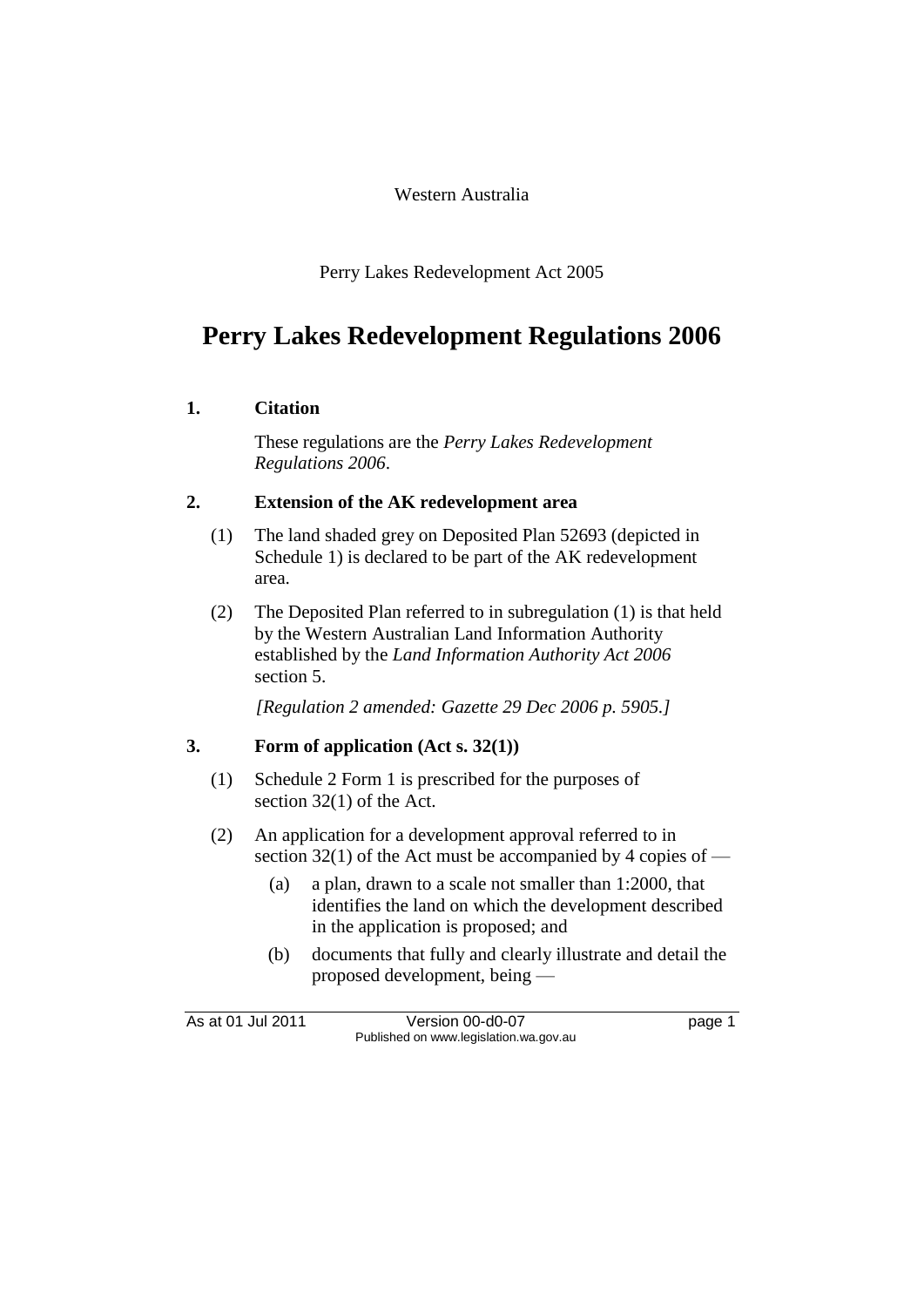| a plan or plans, drawn to a scale generally not |  |
|-------------------------------------------------|--|
| smaller than 1:500; and                         |  |

(ii) written verbal specifications.

## **4. Documents with applications, requirements for**

- (1) A plan required by regulation 3(2) must be drawn on a white background.
- (2) The documents required by regulation 3(2) must use metric measurements.
- (3) The documents required by regulation 3(2)(b) must include the following —
	- (a) the location and proposed use of any existing buildings and outbuildings to be retained and the location and use of buildings proposed to be erected or demolished on the land;
	- (b) the existing and proposed means of access for pedestrians and vehicles to and from the land;
	- (c) the location, number, dimension and layout of all car parking spaces intended to be provided;
	- (d) the location and dimensions of any area proposed to be provided for the loading and unloading of vehicles carrying goods or commodities to and from the land and the means of access to and from those areas;
	- (e) the location, dimensions, design and particulars of the manner in which it is proposed to develop any landscaped area, including the retention of existing trees, vegetation, fences and walls;
	- (f) plans, elevations and sections of any building proposed to be erected or altered and of any building it is intended to retain, including details of materials of construction, finishes and external colour;
	- (g) details of any impact of the proposed development on  $-$

page 2 Version 00-d0-07 As at 01 Jul 2011 Published on www.legislation.wa.gov.au

**r. 4**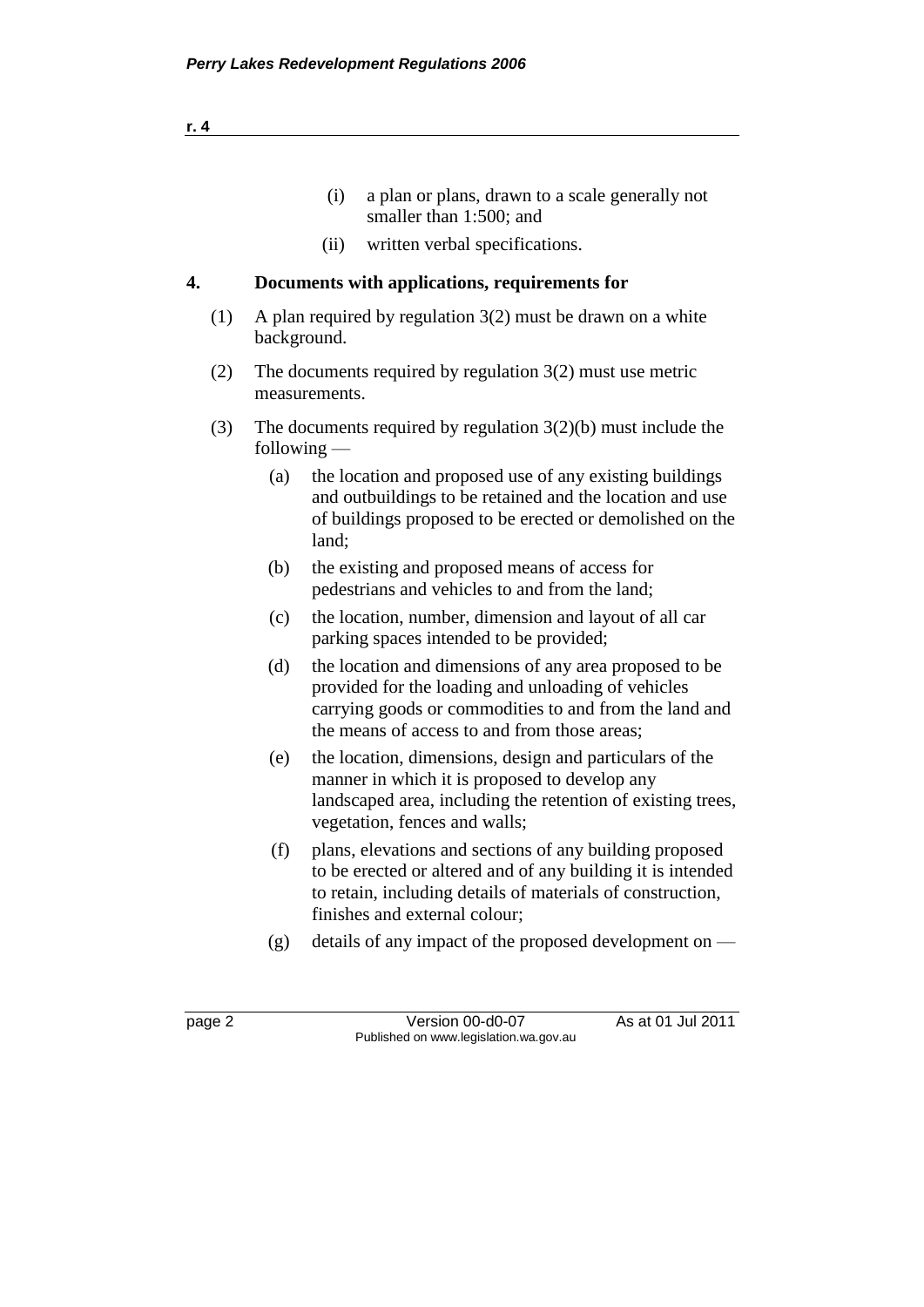- (i) the appearance of streets and of vegetation and buildings in streets; and
- (ii) the views, privacy and overshadowing of neighbours' land;
- (h) details of the proposed use and operation of the proposed development;
- (i) details of any signs or advertising structures that are proposed to be included in the proposed development.

#### **5. Fee for application (Act s. 32(1))**

The fee to be paid with an application for a development approval under the Act is as set out in the Table to this regulation.

**Table** 

| Table       |                                                   |                                                             |  |
|-------------|---------------------------------------------------|-------------------------------------------------------------|--|
| <b>Item</b> | <b>Estimated cost of the</b><br>development       | Fee $(\$)$                                                  |  |
| $1_{-}$     | Not more than \$50 000                            | \$139                                                       |  |
| 2.          | More than \$50 000 but not<br>more than \$500 000 | 0.32% of the estimated cost<br>of development               |  |
| 3.          | More than \$500 000 but not<br>more than \$2.5m   | \$1 $600 + 0.257\%$ for every<br>\$1 in excess of \$500 000 |  |
| 4.          | More than \$2.5m but not<br>more than \$5m        | $$6740 + 0.206\%$ for every<br>\$1 in excess of \$2.5m      |  |
| 5.          | More than \$5m but not<br>more than \$21.5m       | \$11 890 + 0.123% for every<br>\$1 in excess of \$5m        |  |
| 6.          | More than \$21.5m                                 | \$32 185                                                    |  |

*[Regulation 5 amended: Gazette 30 Jun 2011 p. 2632.]*

As at 01 Jul 2011 Version 00-d0-07 Page 3 Published on www.legislation.wa.gov.au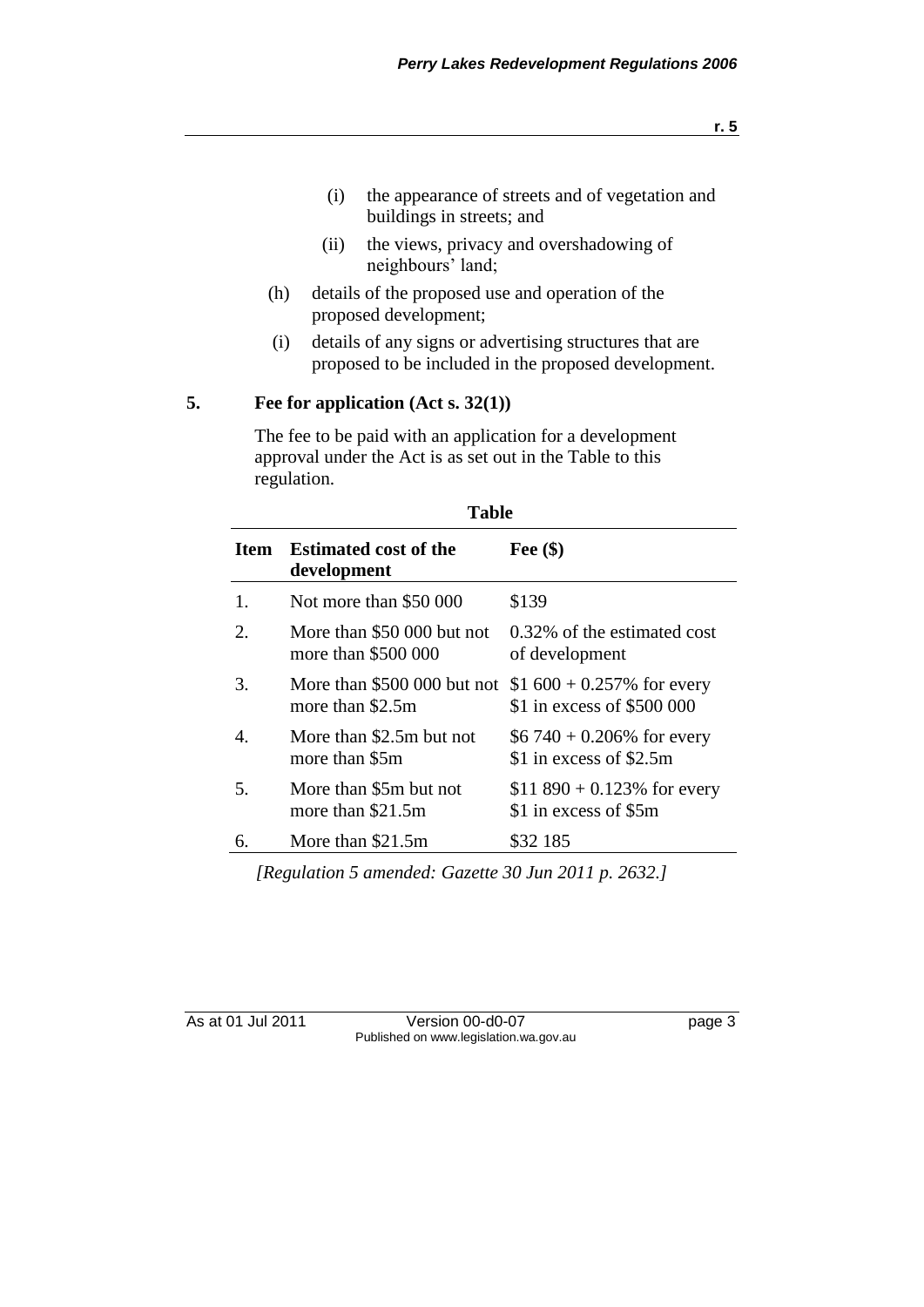**cl. 1**

# **Schedule 1 — Depiction of Deposited Plan 52693**

[r. 2]



*[Schedule 1 inserted: Gazette 7 Aug 2007 p. 4046.]*

page 4 Version 00-d0-07 As at 01 Jul 2011 Published on www.legislation.wa.gov.au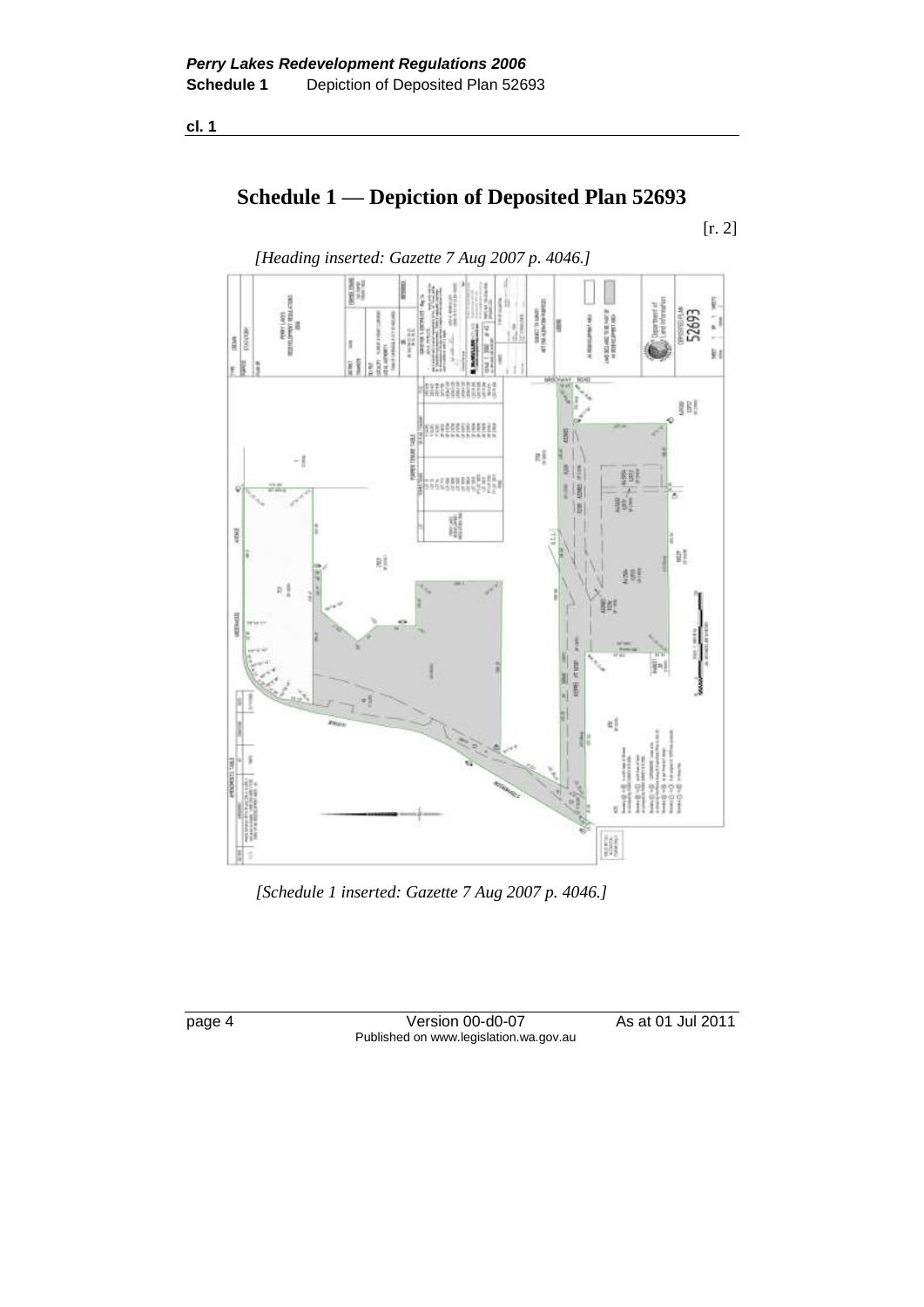**cl. 1**

## **Schedule 2 — Forms**

#### **1. Application for development approval (r. 3)**

(Office Use Only) Application No. . . . . .

*Perry Lakes Redevelopment Act 2005* s. 32(1)

## **Application for a development approval**

#### **To: Western Australian Planning Commission**

| 1.  | Owner(s) of land proposed to be developed:                                    |
|-----|-------------------------------------------------------------------------------|
|     | Surname (or Company name) Other names                                         |
|     |                                                                               |
|     | Surname (or Company name) Other names                                         |
|     |                                                                               |
| 2.  | Applicant's name in full (if owner put 'Owner')                               |
| 3.  |                                                                               |
|     |                                                                               |
| 4.  | Address of land where development is proposed:                                |
|     |                                                                               |
| 5.  |                                                                               |
| 6.  | Name of local government(s) of the district(s) in which the land is situated: |
|     |                                                                               |
| 7.  | Formal description of the land:                                               |
|     | Lot No(s). $\dots$ Location No. $\dots$ Deposited plan/Diagram No. $\dots$ .  |
|     | Certificate of Title Vol.  Folio                                              |
|     | Lot No(s).  Location No.  Deposited plan/Diagram No.                          |
|     | Certificate of Title Vol.  Folio                                              |
| 8.  |                                                                               |
| 9.  |                                                                               |
| 10. | Are existing buildings to be demolished in whole or in part?                  |
|     |                                                                               |

As at 01 Jul 2011 Version 00-d0-07 page 5 Published on www.legislation.wa.gov.au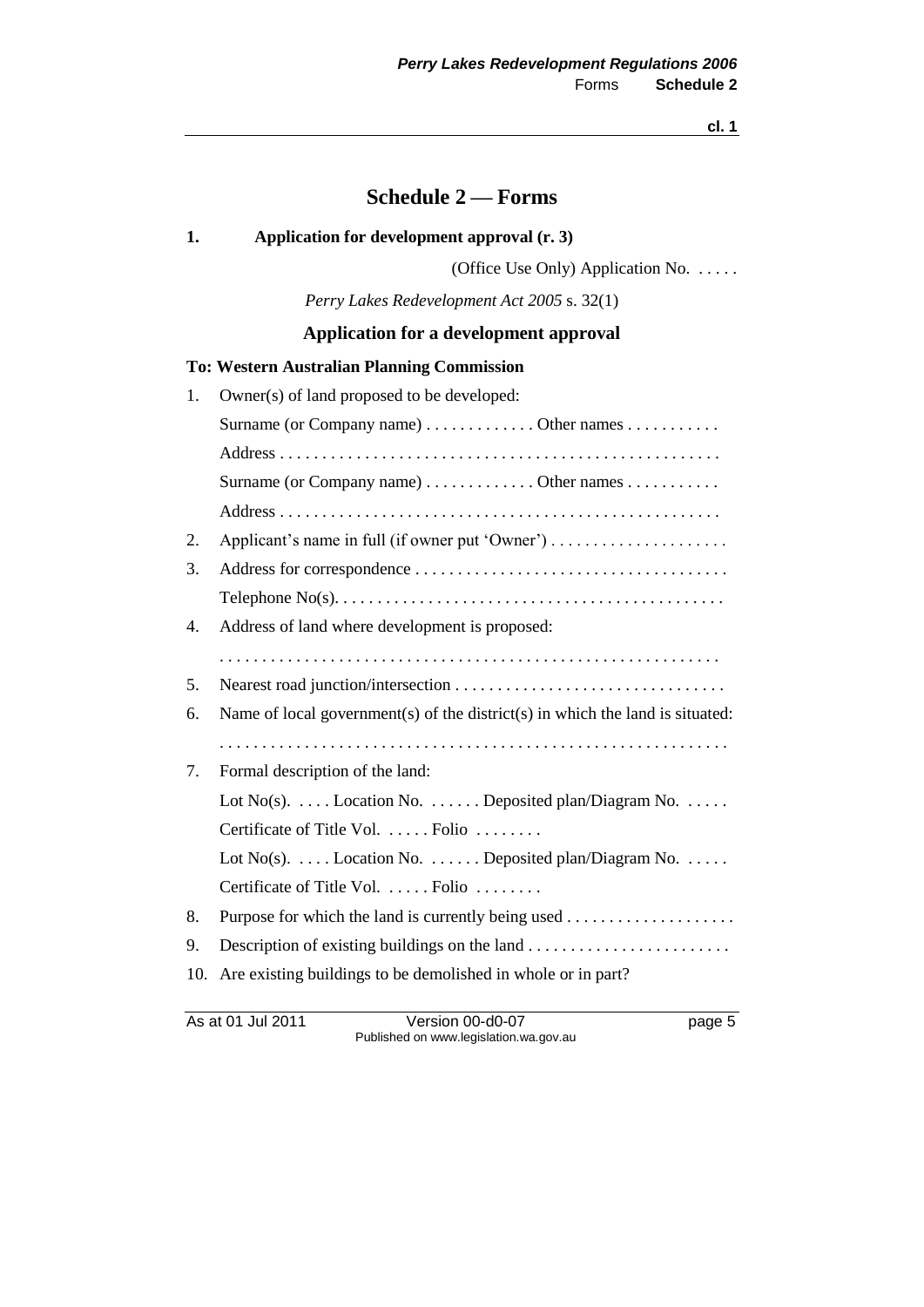**cl. 1**

| (a)                                                                           | YES/NO                                                          |  | (b) WHOLE/PART                |
|-------------------------------------------------------------------------------|-----------------------------------------------------------------|--|-------------------------------|
|                                                                               |                                                                 |  |                               |
| 12. Materials and colour to be used on external surfaces (including the roof) |                                                                 |  |                               |
|                                                                               |                                                                 |  |                               |
|                                                                               |                                                                 |  |                               |
|                                                                               | Signature(s) of owner(s) of the land.                           |  | Signature(s) of applicant(s). |
|                                                                               | Date                                                            |  | $\ldots$ Date                 |
|                                                                               |                                                                 |  | Date Date                     |
|                                                                               | If signing on behalf of a company state how authorised to sign. |  |                               |
|                                                                               |                                                                 |  |                               |

Note: This application must be accompanied by 4 copies of the plan(s) and specifications for the development and the prescribed fee.

page 6 Version 00-d0-07 As at 01 Jul 2011 Published on www.legislation.wa.gov.au